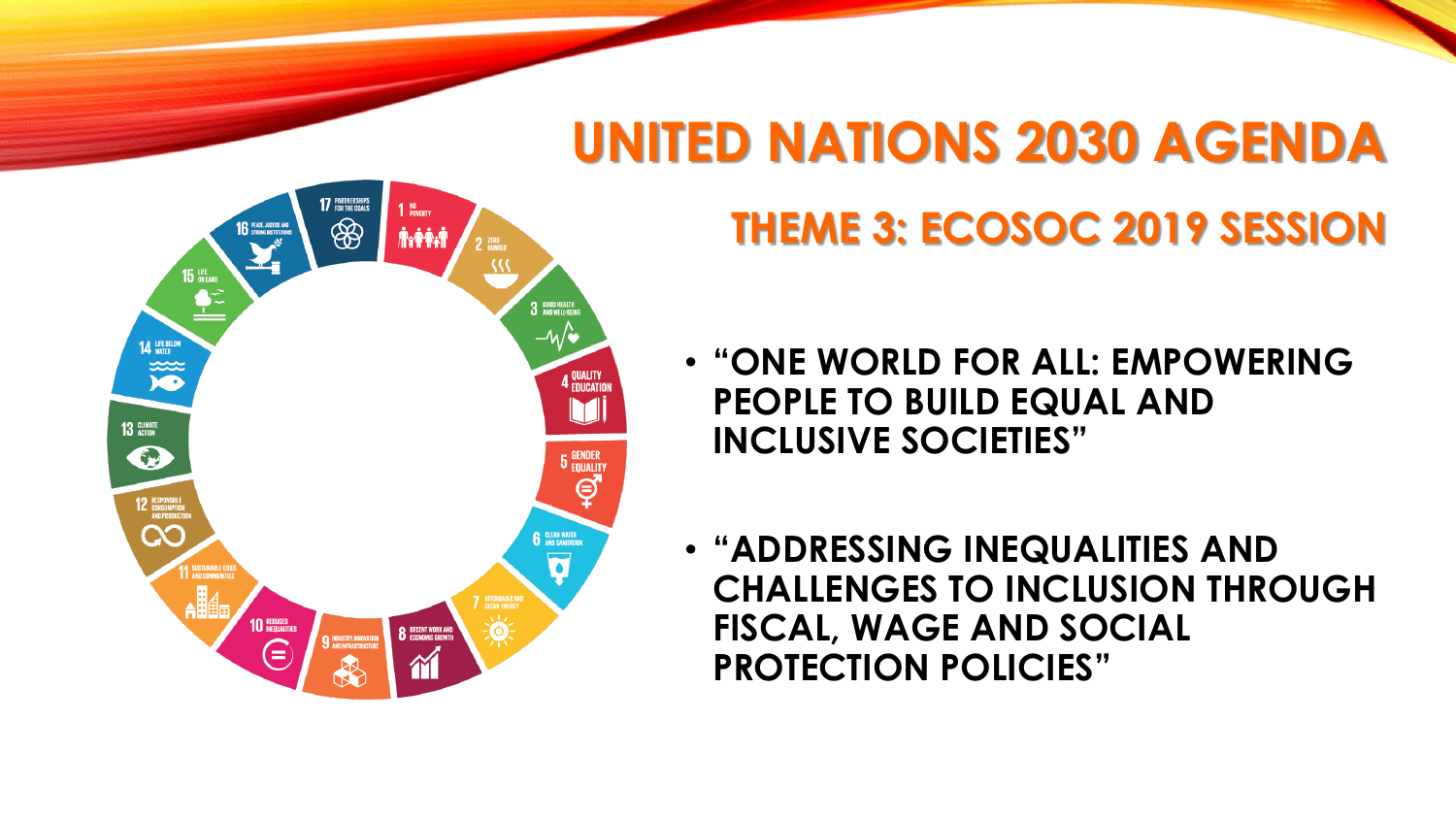## **HOW TO MOBILIZE PRIVATE FINANCE TOWARDS FUNDING THE UN-SDGs?**



**GOAL 1: No Poverty GOAL 2: Zero Hunger GOAL 3: Good Health and Well-being GOAL 4: Quality Education GOAL 5: Gender Equality GOAL 6: Clean Water and Sanitation GOAL 7: Affordable and Clean Energy GOAL 8: Decent Work and Economic Growth GOAL 9: Industry, Innovation and Infrastructure GOAL 10: Reduced Inequality GOAL 11: Sustainable Cities and Communities GOAL 12: Responsible Consumption and Production GOAL 13: Climate Action GOAL 14: Life Below Water GOAL 15: Life on Land GOAL 16: Peace and Justice Strong Institutions GOAL 17: Partnerships to achieve the Goal**